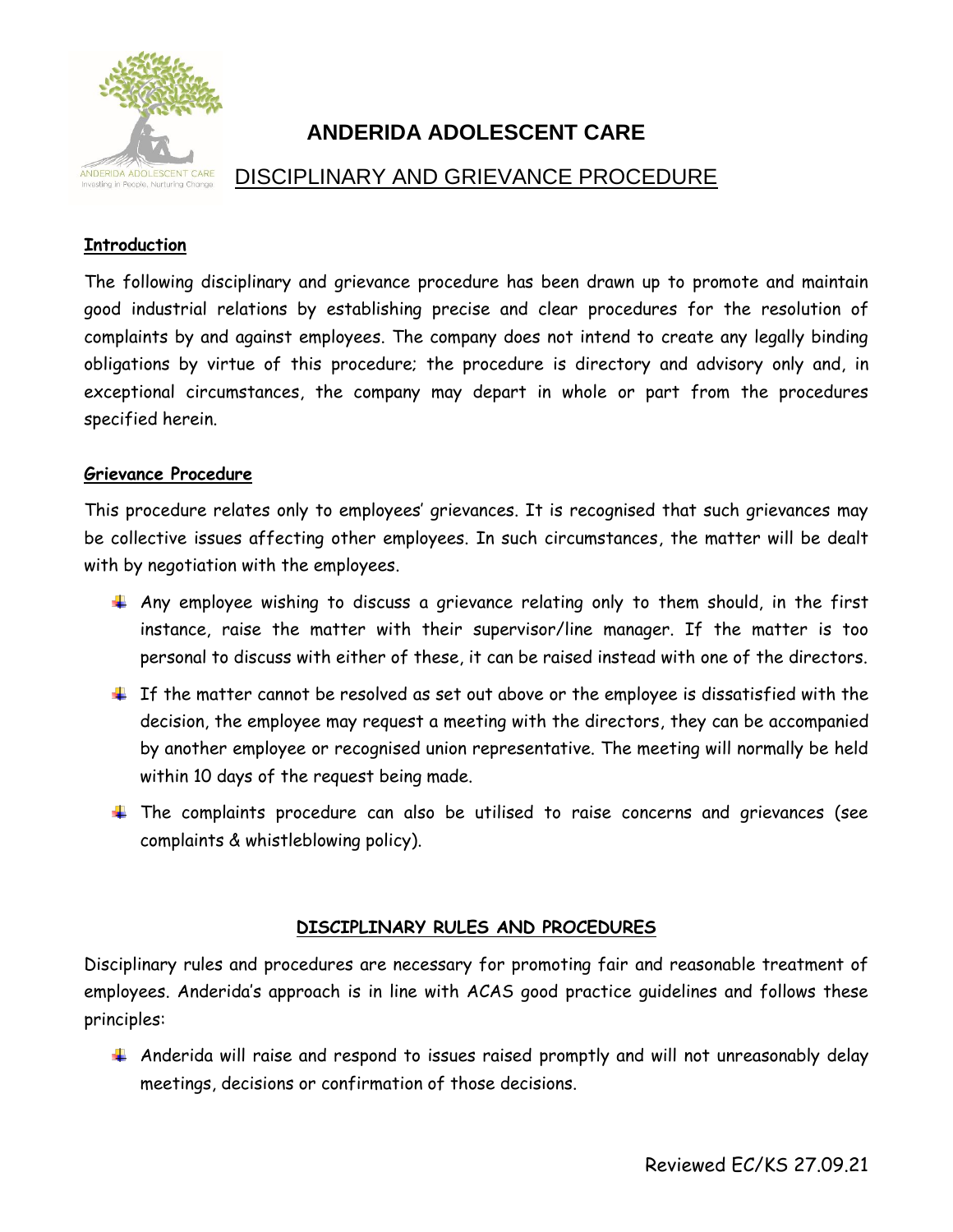- $\downarrow$  Anderida will act consistently.
- $\ddotplus$  Anderida will carry out necessary investigations, to establish the facts of the case.
- $\uparrow$  Anderida will inform employees of the basis of the problem and give them an opportunity to put their case in response before any decisions are made.
- Anderida will allow employees to be accompanied at any formal disciplinary or grievance meeting by a colleague, a union representative or legal representation.
- $\pm$  Anderida will allow an employee to appeal against any formal decision made, through the appeals procedure.

This procedure sets out the action which will be taken where there is a suspicion or concerns that the employee is failing to meet accepted standards of conduct, performance, or behaviour, or is in breach of the policies and procedures of Anderida Adolescent Care. All references below to an employee's conduct or performance shall include any breach within these categories. Disciplinary meetings may be instigated following serious practice concerns or consistent failure to address practice issues outlined in previous supervisions.

References: If the disciplinary concluded with a warning/verbal warning, these are not commented on once the warning expires (after six months) unless this relates to a specific safeguarding concern, in which case we may have a duty to pass this on.

## **INVESTIGATION AND DISCIPLINARY PROCESS**

Where a concern has been raised about the conduct of an employee (this could be issues that have been addressed repeatedly through supervisions or significant incident of poor conduct)



**Anderida will appoint somebody to investigate the matter. The investigator should, as far as is practicable, given the size of the organisation and those with the skill set to undertake the investigation:**

- $\ddotplus$  Have had no personal involvement with the events being investigated
- $\ddot{\phantom{1}}$  Not be involved in deciding the outcome of any disciplinary hearing
- $\ddotplus$  Have had no personal involvement with the individuals concerned
- $\ddotplus$  Have suitable training / experience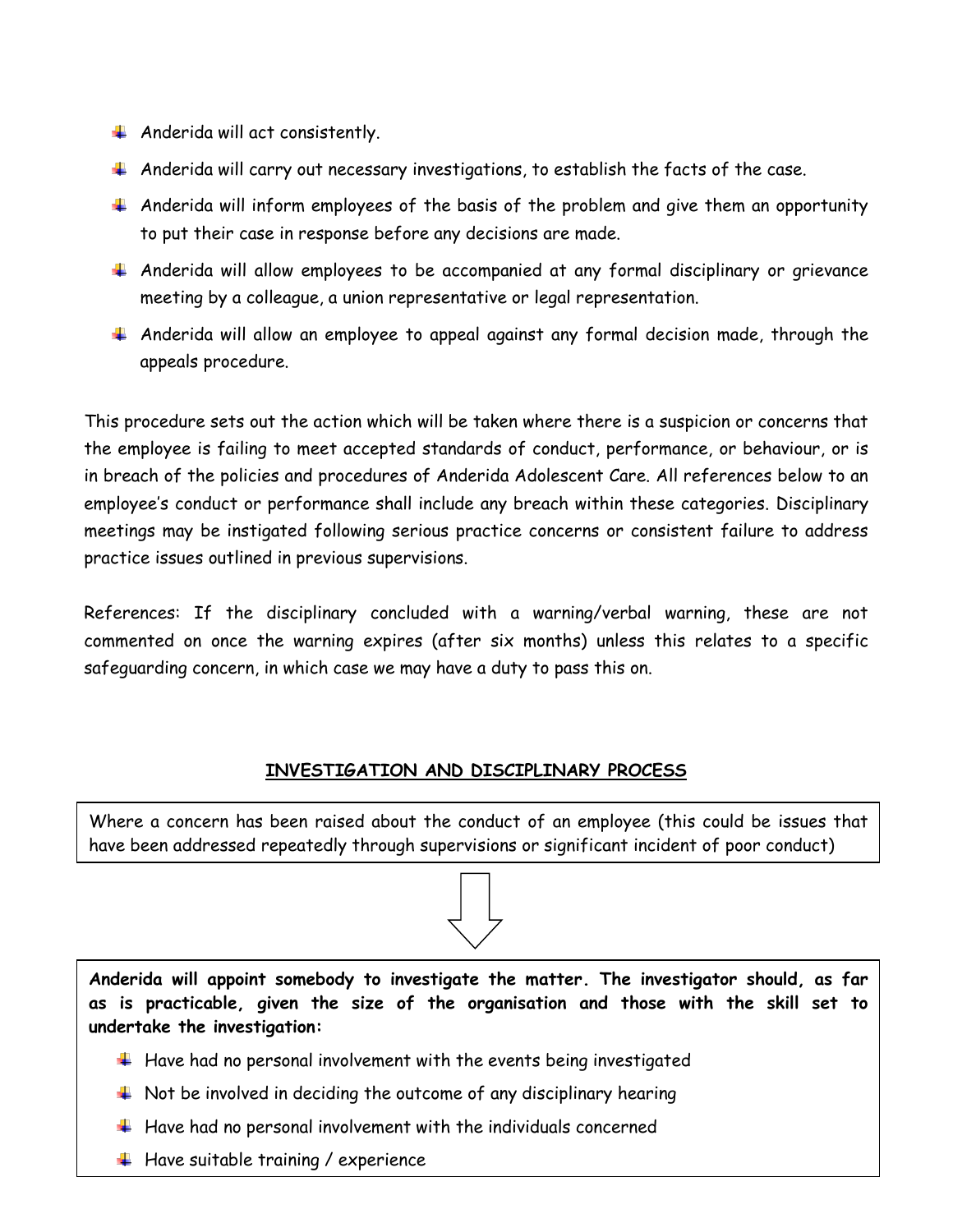## **THE INVESTIGATION MAY INCLUDE**

- $\ddot{+}$  Interviewing witnesses / taking statements (including those of the employee whom the concerns have been raised about)
- Viewing paperwork documents
- $\ddot{\phantom{1}}$  Viewing other forms of communication e.g. text or email
- $\ddot{\phantom{1}}$  Viewing digital information where this may be available e.g. CCTV

**All information should be thoroughly recorded and a copy of documents that provide evidence be kept on file.**

#### **It is the investigators role to establish the facts however they will take note of:**

- $\overline{\phantom{a} \bullet}$  Refusal to answer questions
- $\blacksquare$  Theonsistencies / contradictions
- $\ddot{\phantom{1}}$  Discrepancies between policies and practices
- $\frac{1}{2}$  Statements from anonymous witnesses

## **Paperwork & guidance for recording investigations:**

Before starting an investigation, the person investigating must ensure that they have downloaded the following templates to complete a thorough investigation:

- Fact finding meeting template- When conducting a fact finding meeting ,all notes from this meeting must be recording on this template.
- Witness statement, evidence and info sharing template- This form is to be completed when gathering or receiving information/evidence from a witness including emails, texts and photos.
- $\ddot{+}$  Timeline template- This document must be kept up to date throughout the investigation to ensure that there is an accurate recording of all aspects of the concern. For example; date of when a concern was passed on, date of all fact finding meetings, dates of any other evidence such as emails being sent etc.
- $\ddotplus$  Findings and recommendations template- This template will form the final part of the investigation and must be submitted alongside all other templates when concluded.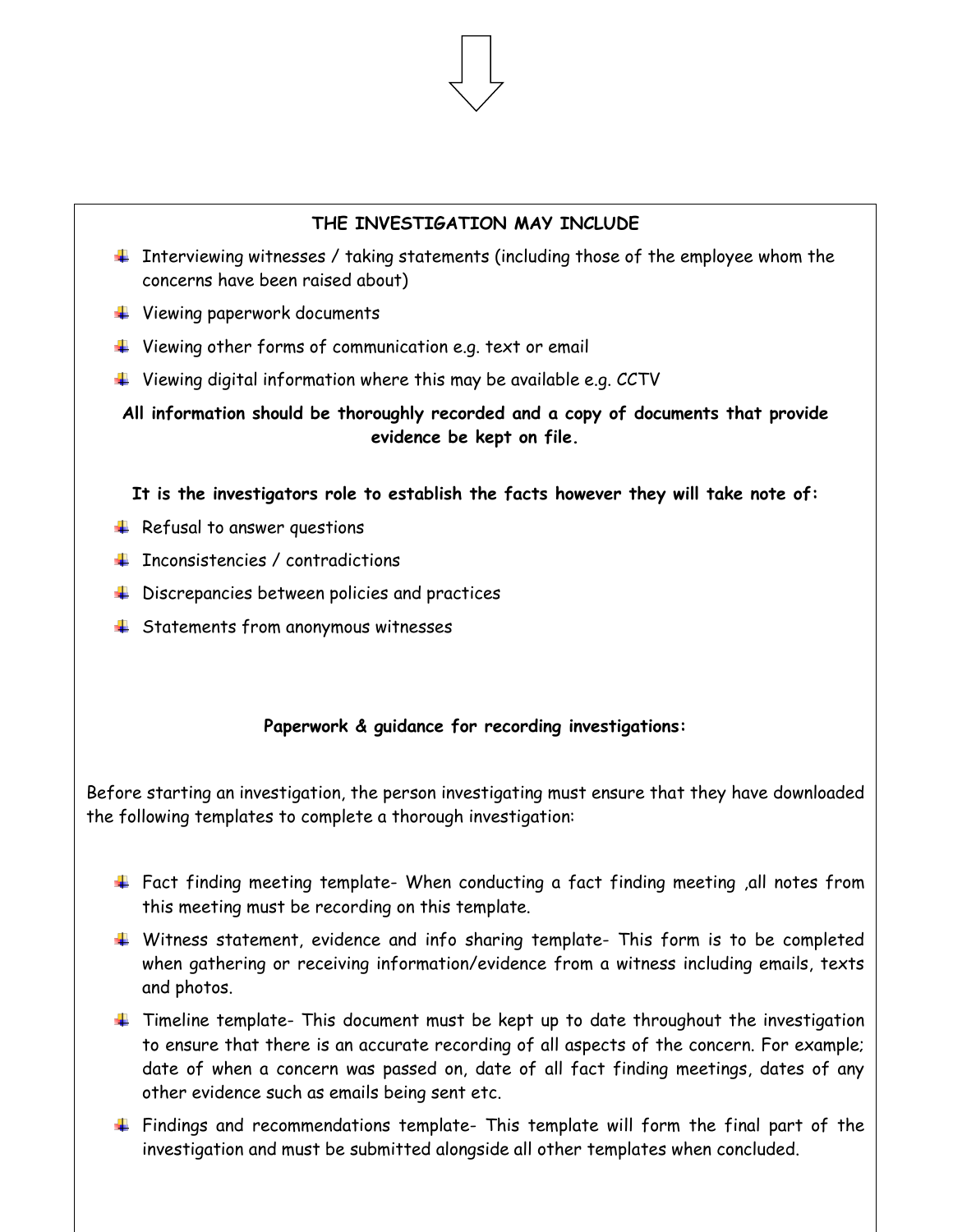



## **In some cases, the employee who is subject to the concerns raised may have to be suspended:**

- Only if necessary, to protect the young people, the organisation, their colleagues or themselves
- $\quad \blacksquare$  Will be for no longer than necessary
- Will include full pay
- $\overline{\phantom{a}}$  Is not part of the disciplinary process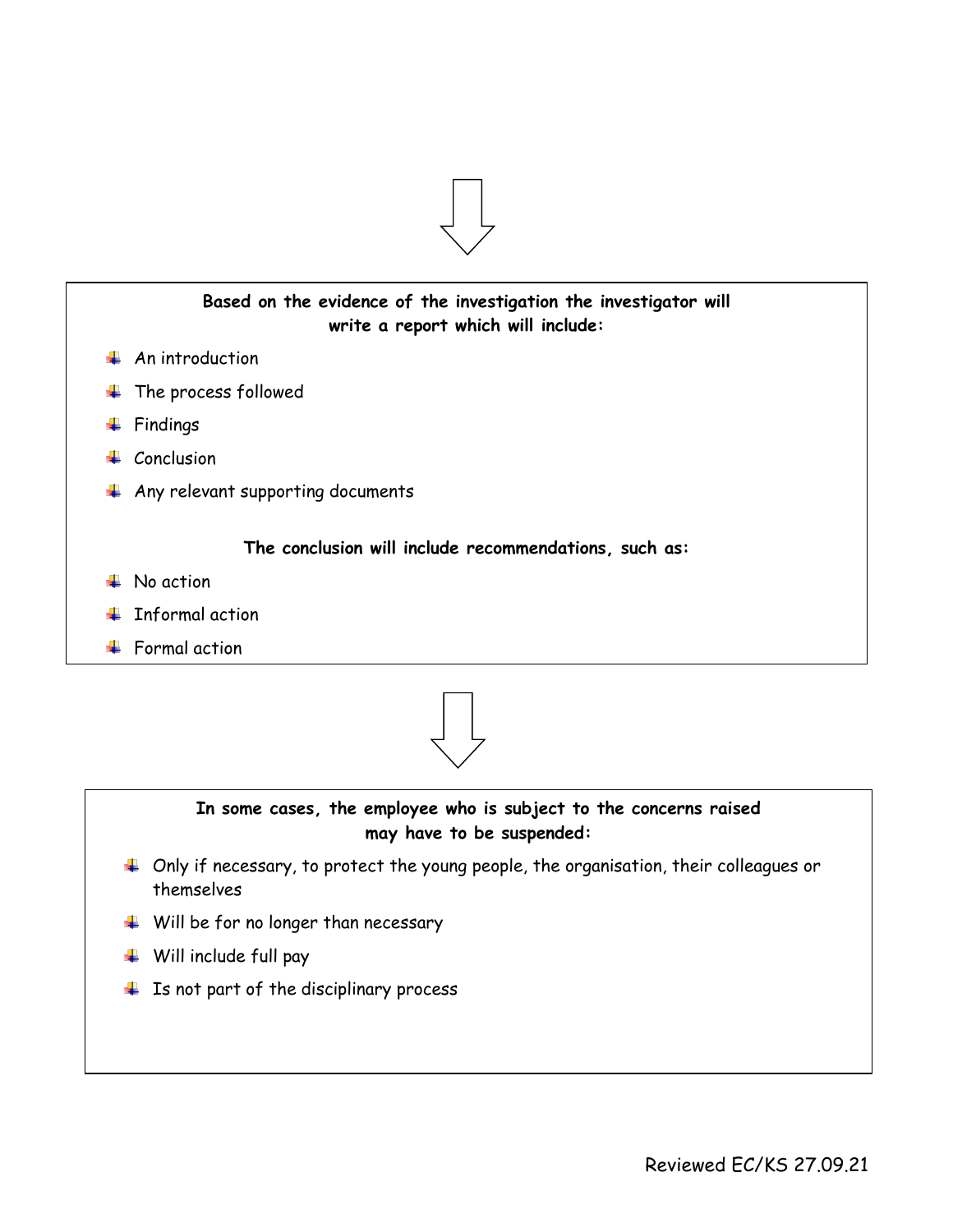## **Disciplinary Hearings**

The hearing should be held as soon as possible after the investigation, while giving reasonable time for the employee to prepare. In good time before the hearing, the Anderida will put in writing to the employee:

- $\ddot{+}$  the alleged misconduct or performance issue
- $\overline{\textbf{u}}$  any evidence from the investigation
- $\frac{1}{2}$  any other information they plan to talk about
- $\ddot{+}$  the date, time and location of the hearing
- $\ddot$  information on the employee's right to be accompanied to the
- $\ddot{\bullet}$  hearing
- $\ddot{\bullet}$  the possible outcomes

**The hearing**: is the chance for both the Anderida and the employee to state their case. Anderida senior staff, employee and employee's companion should make every effort to attend.

Anderida should:

- $\ddot{+}$  explain the employee's alleged misconduct or performance issue
- $\ddot{ }$  go through the evidence
- $\frac{1}{2}$  make sure someone takes notes
- $\ddot{+}$  The employee should be given the chance to:
- $\frac{1}{2}$  set out their case
- **4** answer any allegations
- $\frac{1}{2}$  ask questions
- $\frac{1}{2}$  show evidence
- $\frac{1}{2}$  call relevant witnesses (with good notice)
- $\frac{1}{2}$  respond to any information given by witnesses

The employee's companion should be allowed to;

- $\frac{1}{2}$  set out the employee's case
- $\triangleq$  speak for the employee
- $\ddotplus$  talk with the employee during the hearing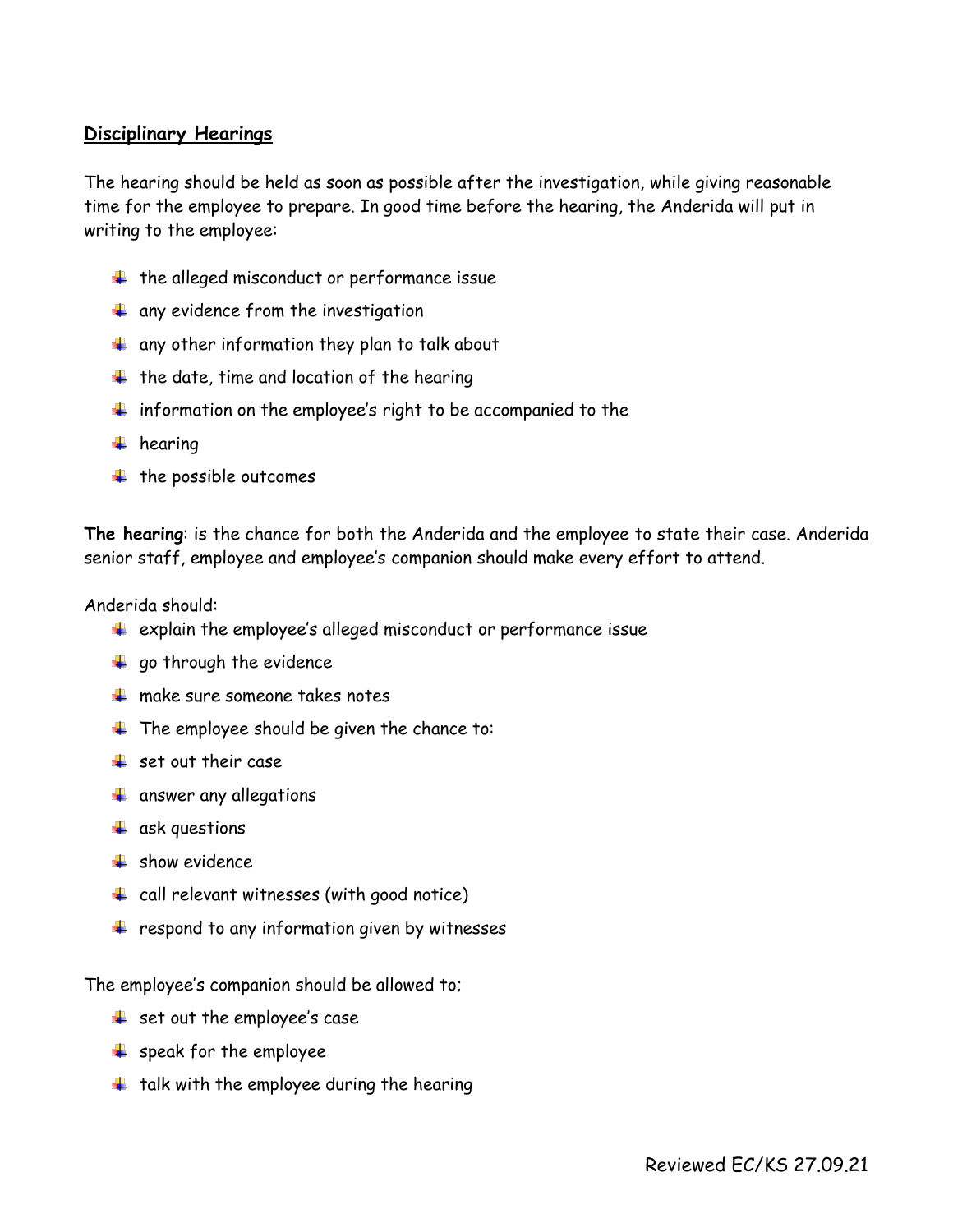$\pm$  take notes

#### **At the end of the hearing**

Anderida will usually take some time after the hearing to consider the case carefully before deciding. Anderida will:

- $\ddot{+}$  tell the employee what happens next and give a timeframe
- $\ddot{\text{+}}$  take a written confidential record of the hearing

After following a fair disciplinary procedure, the employer should decide on the best outcome based on:

- $\ddot{+}$  the findings from the investigation and meetings
- $\frac{1}{2}$  what is fair and reasonable
- $\ddot$  what their workplace has done in any similar cases before

For a disciplinary outcome that's not a dismissal, Anderida will usually give the employee specific goals and timeframes for improvements.

#### **Telling the employee**

The employer should tell the employee of the outcome as soon as possible and in writing.

#### **THE OUTCOMES TO A DISCIPLINARY MEETING MAY INCLUDE:**

#### **No Further Action**

The investigation may conclude with an increased understanding of the circumstances leading up to the practice issues and therefore no further action will be required. In these circumstances the employee will be sent a letter to confirm no further action for their own files.

#### **Informal Action**

Gathering all the information through investigation and then talking to the employee in an informal meeting. The meeting would involve

- $\frac{1}{\sqrt{1}}$  listening to what the employee has to say
- **4** agreeing a way forward
- $\frac{1}{\sqrt{1}}$  keeping brief notes
- $\frac{1}{\sqrt{2}}$  should not turn into formal action

#### **Formal Action**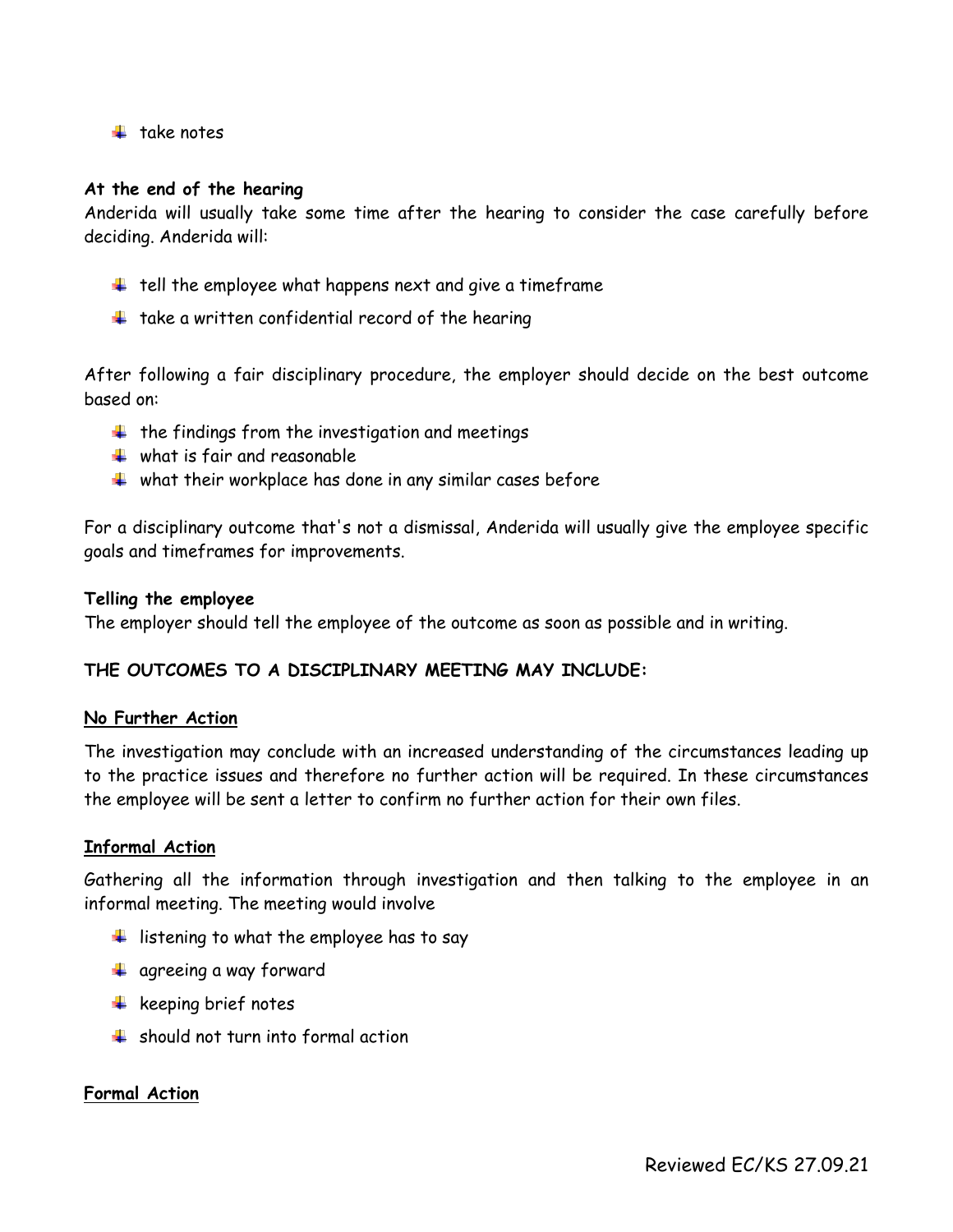The employee will be informed in writing of the allegation and given time to prepare to attend. They will be invited to a meeting and told of their right to be accompanied by a trained union representative or appointed colleague. The employers will have the report and all supporting evidence available. Ideally there will also be an independent witness to take notes. The employee will have an opportunity to respond to the findings/allegation and the recommendations of the investigating officer. The meeting will then adjourn for a decision to be made; the panel will inform the employee as soon as a decision is reached.

If conduct or performance does not meet acceptable standards the employee could be given a warning by the panel. The panel will discuss the problem area with the employee, plans for overcoming it and allow the employee a fixed time (which will not usually exceed two months) for review. The employee will be advised that the warning is the first stage of the disciplinary procedure and of their right of appeal. The warning must be recorded in writing and placed on the employee's file. The warning will be spent after six months if conduct and performance are then satisfactory however it will remain on their file. It is not usual for Anderida to disclose warnings to future employees once the warning is spent.

Further warnings or a final written warning (see below) may be given to the employee by the panel if either of the following circumstances arises:

- $\pm$  The employee's conduct or performance remains unsatisfactory within six months after an oral warning.
- $\ddot$  The employee is quilty of serious misconduct or poor performance.

This warning will give details of the complaint, the improvement required and the time scale. It will warn that a final written warning, suspension or dismissal may be considered if there is no satisfactory improvement and will advise of the right of appeal. A copy of this written warning will remain on file, but it will be disregarded for disciplinary purposes after twelve months subject to satisfactory conduct and performance.

## **Final Written Warning**

A final written warning will be given to the employee by the panel in either of the following circumstances:

- $\pm$  If the employee's conduct or performance is still unsatisfactory.
- $\pm$  If the employee's misconduct is sufficiently serious to warrant only one written warning but not serious enough to justify dismissal (in effect both first and final written warning).

This warning will give details of the complaint, will warn that dismissal will result if there is no satisfactory improvement, and will advise of the right of appeal. A copy of this warning will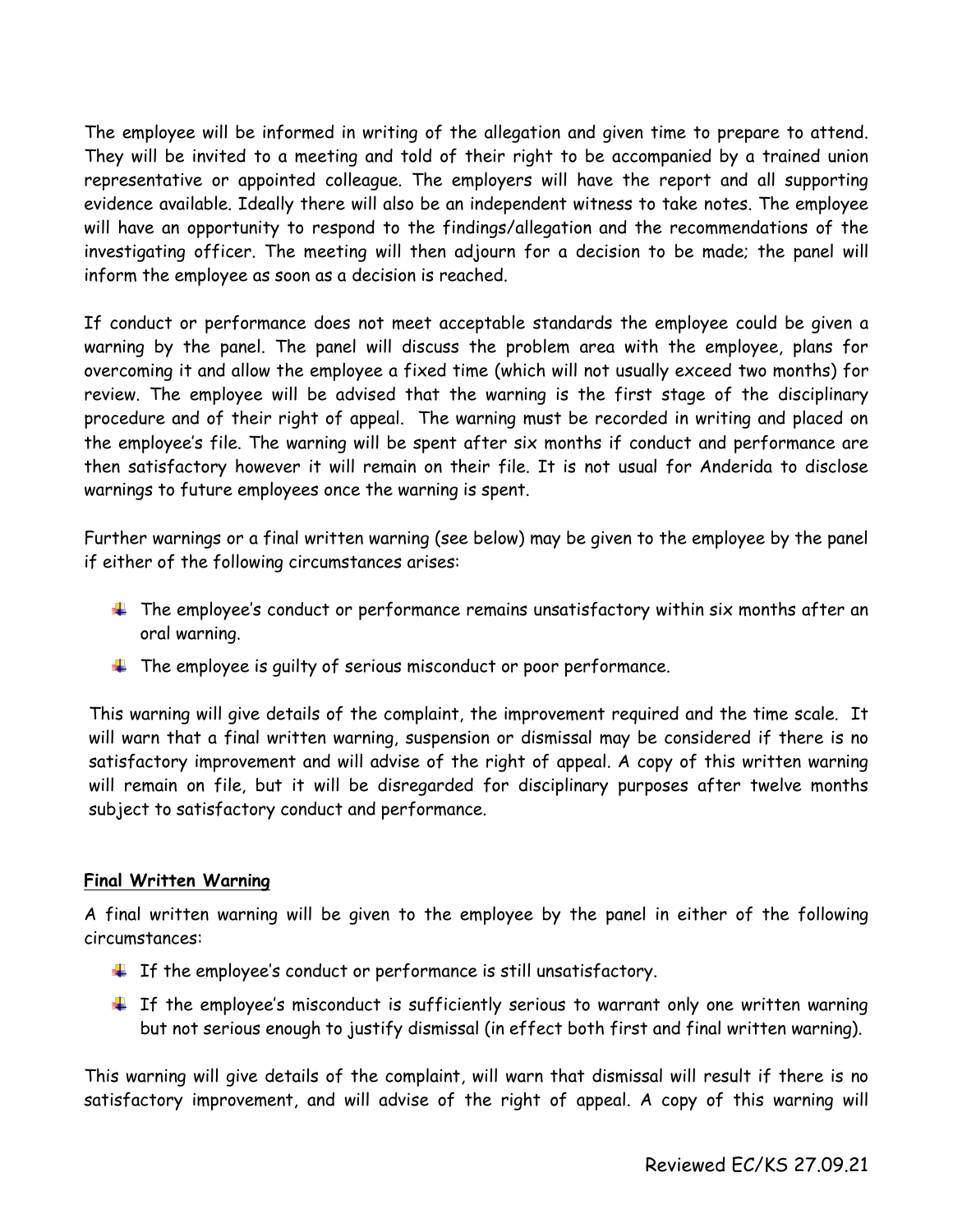remain on file, but it will be disregarded for disciplinary purposes after twelve months (in exceptional cases the period may be longer) subject to satisfactory conduct and performance.

In addition, or as an alternative to a final written warning, the panel may impose any or all of the following penalties on the employee: a disciplinary suspension for a maximum period of ten working days, demotion or loss of increment.

#### **Dismissal**

The employee will be dismissed by the panel in either of the following circumstances:

- $\ddot{\phantom{1}}$  If there is no satisfactory improvement in the employee's conduct or performance.
- $\ddot{\phantom{1}}$  If the employee is guilty of further serious misconduct.
- $\pm$  If the conduct in question reaches the threshold of gross misconduct (see below).

The employee will be provided, as soon as reasonably practicable, with written reasons for dismissal, the date on which employment will terminate, and the right of appeal.

#### **Gross Misconduct**

The following procedure applies if the employee commits an act of gross misconduct, a major breach of duty, or is guilty of conduct that brings the company into disrepute. Breaches within this category include:

- + Dishonesty
- $\frac{1}{\sqrt{2}}$  Misappropriation of funds
- **Theft or misappropriation of Anderida Adolescent Care property**
- Violence towards clients or colleagues
- $\ddot{+}$  Breach of confidentiality
- $\frac{1}{2}$  Drinking alcohol while on duty
- $\ddotplus$  Being under the influence of alcohol while on duty
- $\ddot{+}$  Being in possession of, or under the influence of, illegal drugs or substances while on duty or while on Anderida Adolescent Care premises
- $\ddotplus$  Misrepresentation of the company, its policies or practices
- Acts of incitement or acts of discrimination or harassment which infringe the Equal Opportunities Policy
- $\ddotplus$  Intimate physical acts or sexual acts with a client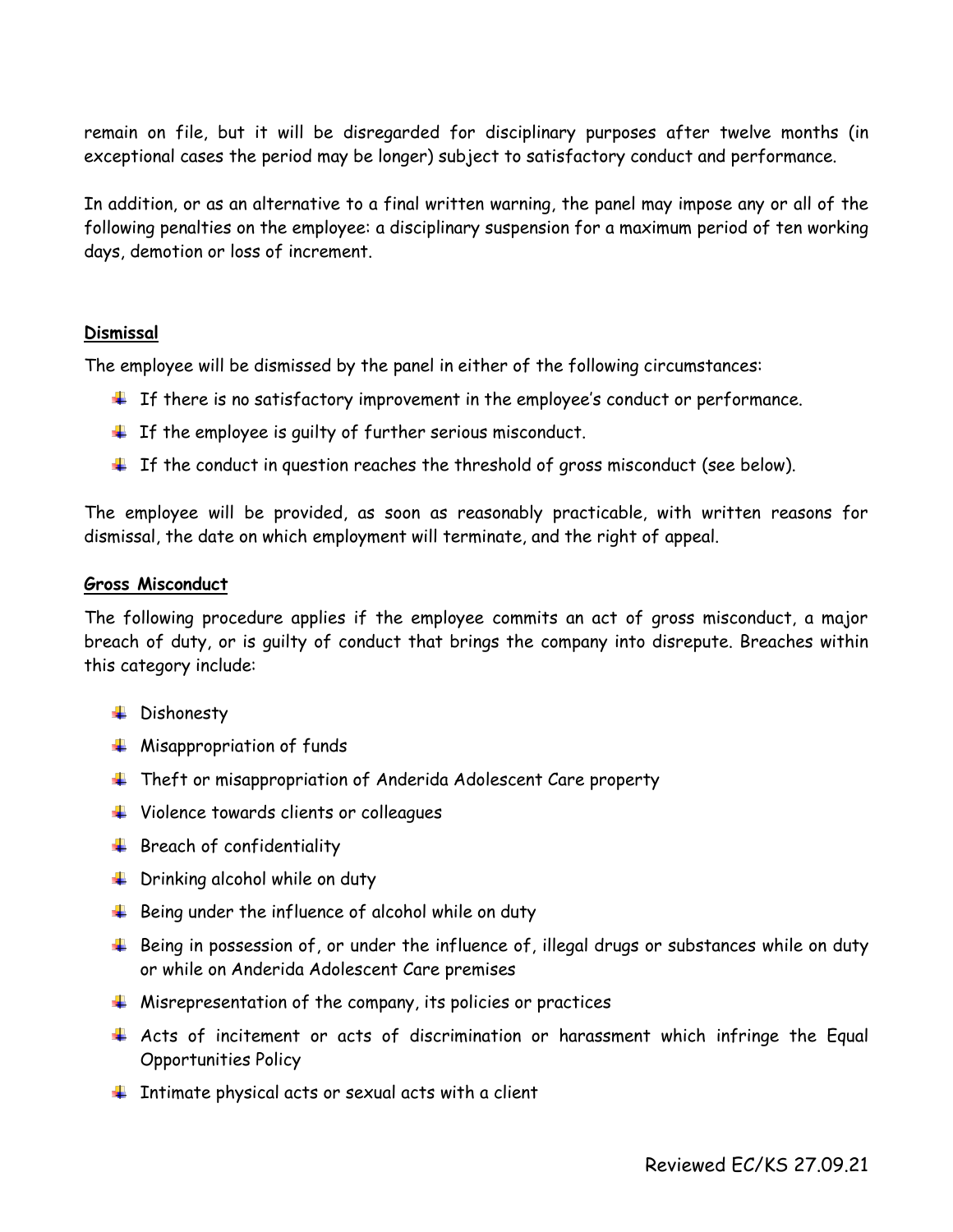$\ddotplus$  Intimate physical acts or sexual acts with a colleague while on duty or on Anderida Adolescent Care premises

## **THIS LIST IS NOT EXHAUSTIVE.**

- a) If the employee is accused of an act of gross misconduct, the home's manager will inform them of the accusation and the time and place for a hearing. If the employee is suspended the hearing should take place within five working days of the suspension unless the employee requests additional time to prepare and identify support. The employee may call witnesses providing at least three working days notice is given to the panel. The person making the accusation may also call witnesses.
- b) The hearing will be conducted by a panel comprising of the relevant manager/supervisor, a minimum of one director and a minute taker. The employee is obliged to attend but their non-attendance will not invalidate any decision.
- c) After considering all the evidence the panel will communicate the decision of the hearing to the employee. If the hearing decides that gross misconduct has occurred, the panel will decide on the appropriate disciplinary action and this will normally be summary dismissal without notice or payment in lieu of notice.

#### **Suspension**

An employee accused of an act of gross misconduct or involving serious safeguarding concerns may be suspended with immediate effect for up to ten working days by the organisation. The employee will be entitled to pay during the period of suspension.

## **Appeals**

Anderida will offer employees the right of appeal. This is so you can raise an appeal if you feel:

- $+$  your [disciplinary](https://www.acas.org.uk/disciplinary-procedure-step-by-step/step-5-deciding-on-the-disciplinary-outcome) outcome is too severe
- **↓** your [grievance](https://www.acas.org.uk/grievance-procedure-step-by-step) outcome is wrong
- $\ddot{*}$  any part of your disciplinary or grievance procedure was wrong or unfair
- $\frac{1}{2}$  you have new evidence to show

This means your employer needs to look at your case again to see if:

- $\ddot$  the procedure was followed in a fair way
- $\pm$  the outcome is fair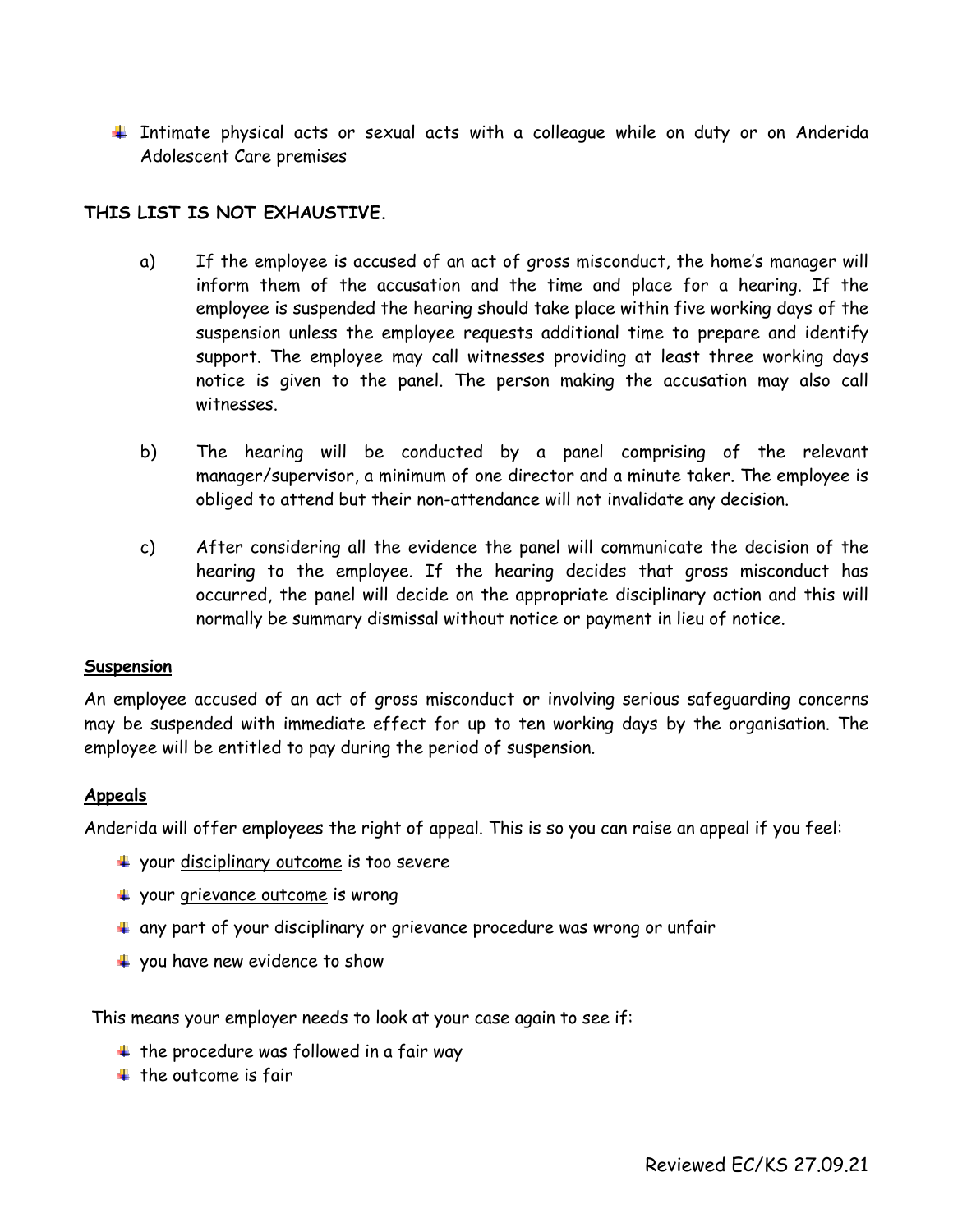Notice of appeal must be given in writing to the company at the company address within five working days of the relevant decision. Employees need write in a letter or email:

- $\ddotplus$  why they think your outcome was wrong or unfair (for example, if you felt the person investigating your case did not get enough evidence)
- $\ddotplus$  what you would like to happen next (for example, you could ask if your employer can carry out another investigation or look at the new evidence you have found)

## Anderida will:

- $\overline{\text{#}}$  hear your appeal
- $\ddot{+}$  carry out another [investigation,](https://www.acas.org.uk/investigations-for-discipline-and-grievance-step-by-step) if necessary
- $\frac{4}{3}$  see if a different outcome is appropriate
- $\ddot{\phantom{1}}$  provide the final outcome in writing as soon as possible

An appeal hearing will not include any director who has been party to the initial decision.

The employee does have a right to be accompanied by a trained union representative or an appointed colleague. The directors hearing the appeal will notify all parties of the time and place for the hearing. Witnesses may be called. At the appeal hearing the board of Anderida Adolescent Care will review, but not increase, any disciplinary penalty imposed, and their decision shall be final.

The grievance procedure does not form part of these rules and may not be used for the purpose of making an appeal against any disciplinary decision made under these rules.

## **The Appeal Meeting**

After you have raised the appeal, Anderida will invite you to an appeal meeting or 'hearing'. Anderida will do this as soon as possible and tell the employee in writing:

- $\ddagger$  the date, time and place of the hearing
- $\overline{\text{4}}$  about your right to be accompanied

**The appeal hearing** is the chance for the employee to state their case and ask Anderida to look at a different outcome.

Employees may wish to explain:

 $\pm$  explain why they think the outcome is wrong or unfair